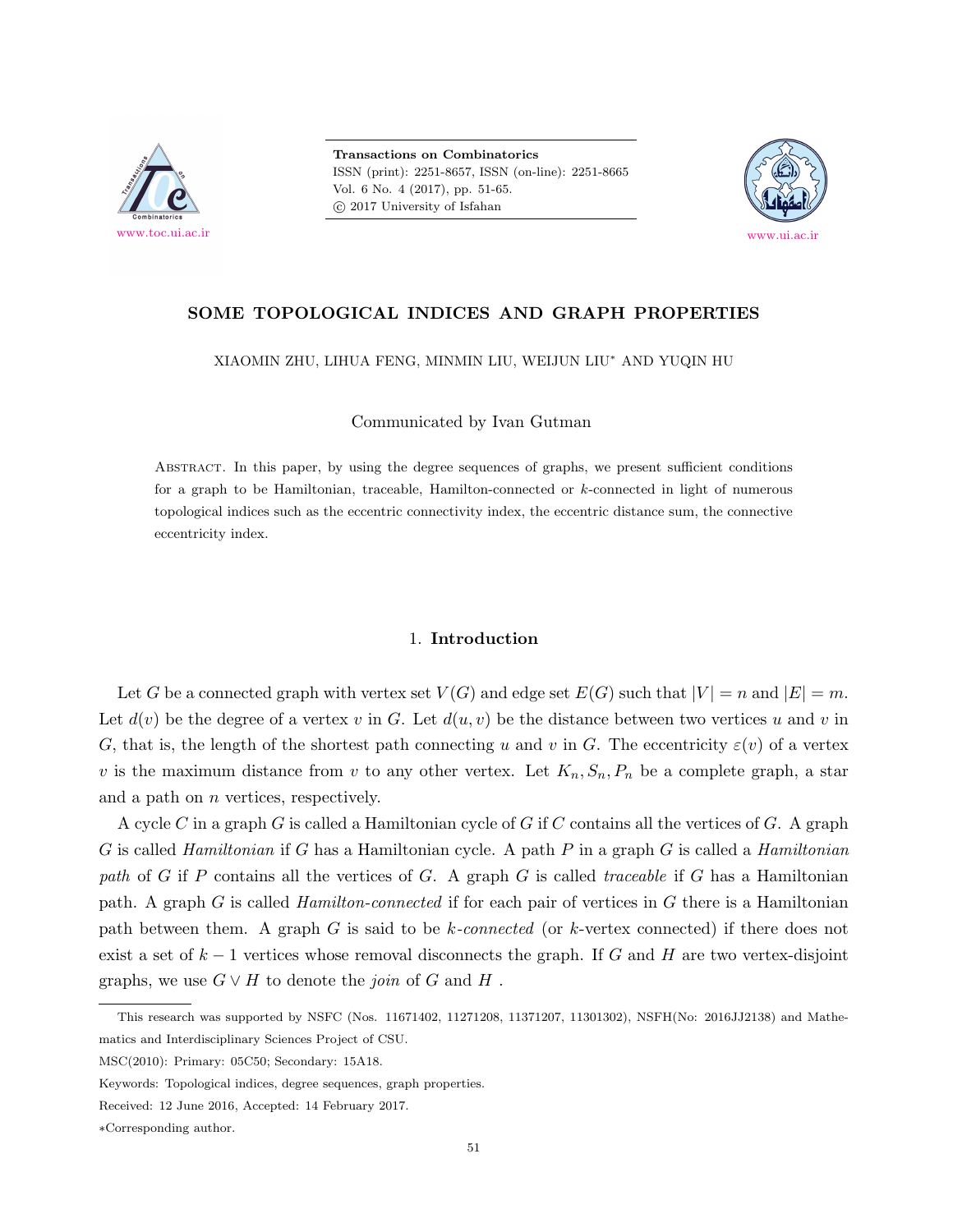The topological indices are widely used in organic chemistry and have been found to be useful in chemical documentation, isomer discrimination, structure-property relationships, structure-activity (SAR) relationships and pharmaceutical drug design [\[14](#page-13-0), [23](#page-14-0)]. In past decades, plenty of mathematical properties of numerous topological indices are reported such as the the matching energy  $\left[5, 6\right]$  $\left[5, 6\right]$  $\left[5, 6\right]$ , Randić index [[24\]](#page-14-1) and the Balaban index [[7](#page-13-3)].

For a connected graph  $G$ , its Wiener index, denoted by  $W(G)$ , is defined as

$$
W(G) = \sum_{\{u,v\} \subseteq V(G)} d(u,v) = \frac{1}{2} \sum_{v \in V(G)} D(v).
$$

Here  $D(v) = \sum_{u \in V(G)} d_G(u, v)$ . It can be easily verified that  $D(v) \geq d(v) + 2(n - 1 - d(v))$ . The Wiener index and its modifications are well studied in the past years, see [[9](#page-13-4), [17,](#page-14-2) [21](#page-14-3), [19,](#page-14-4) [20](#page-14-5)].

The *eccentric connectivity index* (ECI) [\[22](#page-14-6)] of a connected graph *G*, denoted by  $\xi^c(G)$ , is defined as

$$
\xi^{c}(G) = \sum_{v \in V(G)} \varepsilon(v)d(v).
$$

The *eccentric distance sum* (EDS) [[11\]](#page-13-5) of a connected graph *G* is defined as

$$
\xi^d(G) = \sum_{v \in V(G)} \varepsilon(v) \cdot D(v).
$$

The *connective eccentricity index* (CEI) [\[10](#page-13-6)] of a connected graph *G* is defined as

$$
\xi^{ce}(G) = \sum_{v \in V(G)} \frac{d(v)}{\varepsilon(v)}.
$$

The above three topological indices involving eccentricities are widely studied from mathematical view, see [\[13](#page-13-7), [18,](#page-14-7) [26](#page-14-8), [27,](#page-14-9) [28\]](#page-14-10).

In  $|25|$ , Yang presented a sufficient condition for a graph to be traceable by using Wiener index. In [[12\]](#page-13-8), Hua and Wang presented a sufficient condition for a graph to be traceable by using Harary index. Li [[15](#page-13-9), [16\]](#page-14-12) presented sufficient conditions in terms of the Harary index and Wiener index for a graph to be Hamiltonian or Hamilton-connected using some proof ideas in [[25](#page-14-11)].

In this paper, as a continuance of the above results, we further study the conditions for a graph to be Hamiltonian, traceable, Hamilton-connected or *k*-connected in light of numerous topological indices such as the ECI, EDS and CEI.

# 2. **Preliminaries**

We first present some lemmas that will be used later.

<span id="page-1-0"></span>**Lemma 2.1.** [[8](#page-13-10)] Let G be a graph of order  $n \geq 3$  with degree sequence  $d_1 \leq d_2 \leq \cdots \leq d_n$ . If  $d_k \leq k < \frac{n}{2} \Rightarrow d_{n-k} \geq n - k$ , then *G* is Hamiltonian.

<span id="page-1-1"></span>**Lemma 2.2.** [\[1\]](#page-13-11) Let G be a nontrivial graph of order  $n \geq 4$  with degree sequence  $d_1 \leq d_2 \leq \cdots \leq d_n$ .  $If d_k + 1 \leq k < \frac{n+1}{2} \Rightarrow d_{n-k+1} \leq n-k-1$ , then *G* is traceable.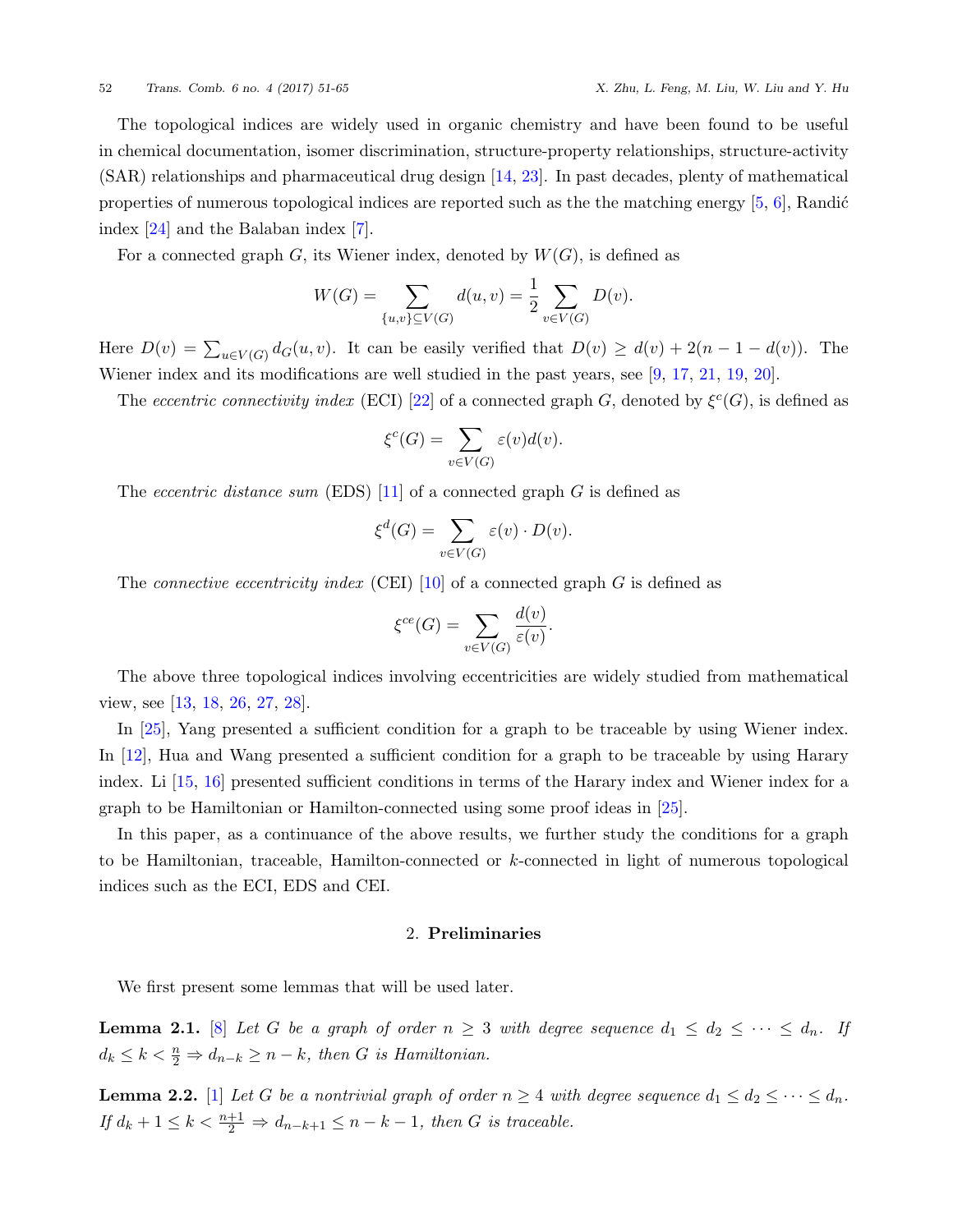<span id="page-2-1"></span>**Lemma 2.[3](#page-13-12).** [3] Let G be a graph of order  $n \geq 4$  with degree sequence  $d_1 \leq d_2 \leq \cdots \leq d_n$ . If  $d_i \leq i + k - 2 \Rightarrow d_{n-k+1} \geq n - i, \text{ for } 1 \leq i \leq \frac{1}{2}$  $\frac{1}{2}(n-k+1)$ *, then G is k*-connected.

<span id="page-2-2"></span>**Lemma [2](#page-13-13).4.** [2] Let G be a graph of order  $n \geq 4$  with degree sequence  $d_1 \leq d_2 \leq \cdots \leq d_n$ . If  $2 \leq k \leq \frac{n}{2}$  $\frac{n}{2}, d_{k-1} \leq k \Rightarrow d_{n-k} \geq n-k+1$ , then *G* is Hamilton-connected.

<span id="page-2-3"></span>**Lemma 2.5.** [\[2,](#page-13-13) Page 210, Corollary 5] *Let*  $G = (X, Y; E)$  *be a bipartite graph such that*  $X =$  $\{x_1, x_2, \ldots, x_n\}, Y = \{y_1, y_2, \ldots, y_n\}, n \ge 2, and d(x_1) \le d(x_2) \le \cdots \le d(x_n), d(y_1) \le d(y_2) \le \cdots \le d(x_n)$ *d*(*y*<sub>*n*</sub>)*. If d*(*x*<sub>*k*</sub>) ≤ *k* < *n*  $\Rightarrow$  *d*(*y*<sub>*n*−*k*</sub>) ≥ *n* − *k* + 1*, then G is Hamiltonian.* 

<span id="page-2-4"></span>**Lemma 2.6.** [\[4\]](#page-13-14) *Let G be a 2-connected graph of order*  $n \geq 12$ *. If*  $m \geq \binom{n-2}{2}$  $\binom{-2}{2} + 4$ , then *G* is *Hamiltonian or*  $G = K_2 \vee ((2K_1) \cup K_{n-4})$ *.* 

<span id="page-2-5"></span>**Lemma 2.7.** [\[4\]](#page-13-14) *Let G be a 3-connected graph of order*  $n \geq 18$ *. If*  $m \geq {n-3 \choose 2}$  $\binom{-3}{2} + 9$ , then *G* is *Hamiltonian or*  $G = K_3 \vee ((3K_1) \cup K_{n-6})$ *.* 

<span id="page-2-6"></span>**Lemma 2.8.** [[4](#page-13-14)] *Let G be a k-connected graph of order n. If*  $m \geq \binom{n}{2}$  $\binom{n}{2} - (k+1)(n-k-1)/2 + 1$ , then *G is Hamiltonian.*

## 3. **Main Results**

<span id="page-2-0"></span>**Theorem 3.1.** *Let*  $G$  *be a connected graph of order*  $n \geq 6$ *.* 

- (1) *If*  $\xi^{c}(G) \geq n^3 3n^2 + 4n \frac{4m^2}{n} > 0$ , then *G* is Hamiltonian.
- (2) *If*  $\xi^d(G) \le \frac{1}{n(n-1)}(n^2+n-4)^2$ , then *G* is Hamiltonian.
- (3) *If*  $\xi^{ce}(G) \ge (n-1)\frac{n^2-3n+5}{n}$ , then *G is Hamiltonian.*

*ξ c*

*Proof.* Suppose that *G* is not Hamiltonian, then from Lemma [2.1](#page-1-0), there exists an integer  $1 \leq k \leq \frac{n-1}{2}$ such that  $d_k \leq k$  and  $d_{n-k} \leq n-k-1$ .

(1) We consider  $\xi^c(G)$ . Since  $\varepsilon(v) \leq n - d(v)$ , from the definition, we have

$$
(G) = \sum_{v \in V(G)} \varepsilon(v)d(v) \le \sum_{v \in V(G)} (n - d(v))d(v)
$$
  
\n
$$
= n \left( \sum_{v \in V(G)} d(v) \right) - \sum_{v \in V(G)} d^2(v)
$$
  
\n
$$
\le n \left( \sum_{v \in V(G)} d(v) \right) - \frac{1}{n} \left( \sum_{v \in V(G)} d(v) \right)^2
$$
  
\n
$$
= n \left( \sum_{v \in V(G)} d(v) \right) - \frac{4m^2}{n}
$$
  
\n
$$
\le n [k^2 + (n - 2k)(n - k - 1) + k(n - 1)] - \frac{4m^2}{n}
$$
  
\n
$$
= n^2(n - 1) + n [3k^2 - (2n - 1)k] - \frac{4m^2}{n}.
$$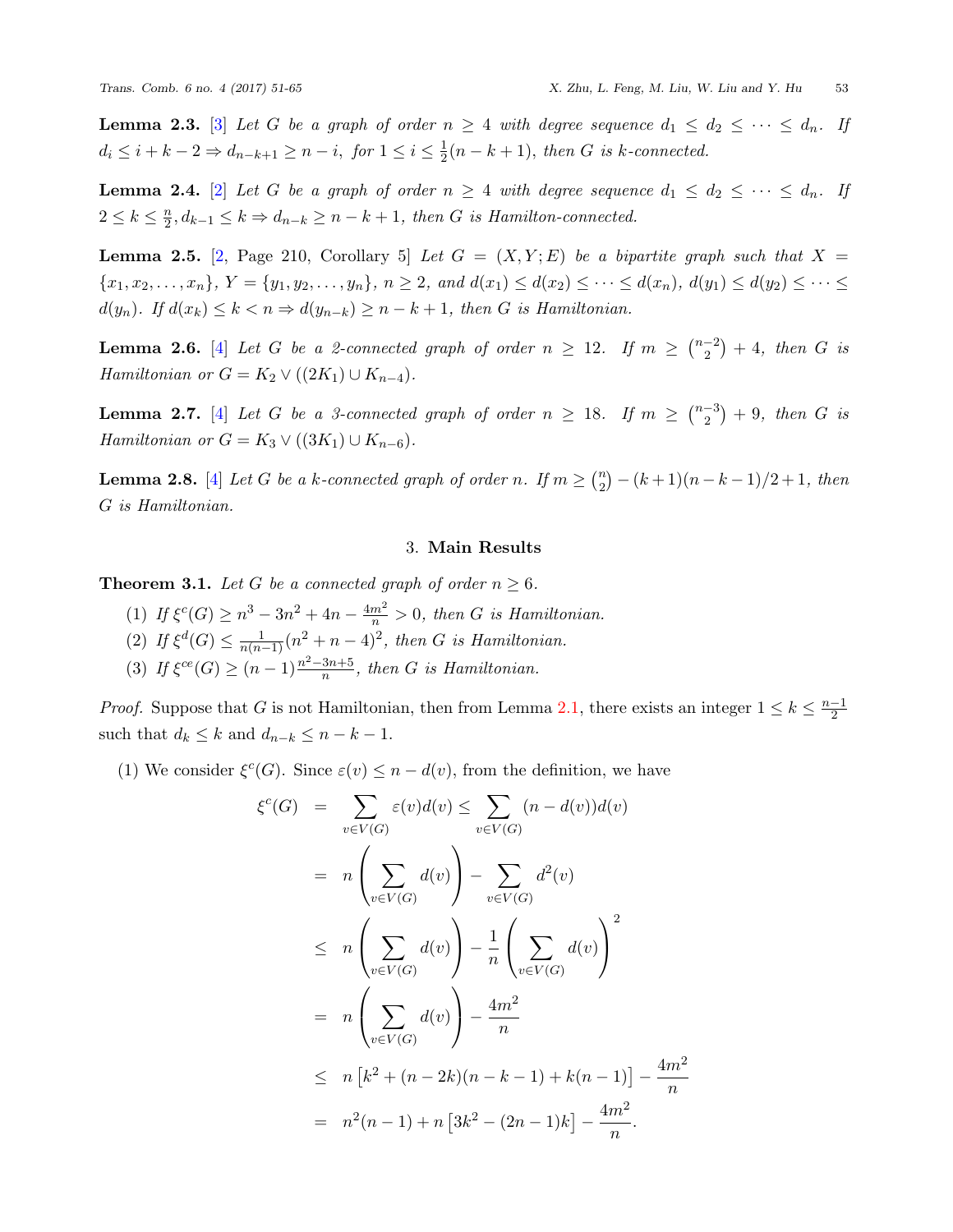Suppose  $f(x) = 3x^2 - (2n - 1)x$  with  $1 \leq x \leq \frac{1}{2}$  $\frac{1}{2}(n-1)$ . It is easy to see that  $f_{\text{max}}(x) =$  $\max\{f(1), f(\frac{1}{2})\}$  $\frac{1}{2}(n-1)$ )}. As  $f(1) = 4-2n$ ,  $f(\frac{1}{2})$  $\frac{1}{2}(n-1)$ ) =  $\frac{1}{4}(1-n^2)$ ,  $f(\frac{n-1}{2})-f(1) = -\frac{1}{4}$  $\frac{1}{4}(n-5)(n-3) < 0,$ so we have  $f_{\max}(x) = f(1)$ . Thus,  $\xi^{c}(G) \leq n^{2}(n-1) + n(4-2n) - \frac{4m^{2}}{n} = n^{3} - 3n^{2} + 4n - \frac{4m^{2}}{n}$  $\frac{m^2}{n}$ , so we get the result.

If  $\xi^{c}(G) = n^3 - 3n^2 + 4n - \frac{4m^2}{n}$  $\frac{m^2}{n}$ , then all the inequalities in the proof should be equalities, so  $k = 1$ , and hence  $d_1 = 1$ ,  $d_2 = d_3 = \cdots = d_{n-1} = n-2$ ,  $d_n = n-1$ . Thus  $G = K_1 \vee (K_1 \cup K_{n-2})$ , which is not Hamiltonian as stated in [\[1\]](#page-13-11). But this graph dose not satisfy  $\sum_{v \in V(G)} d^2(v) = \frac{1}{n} \left( \sum_{v \in V(G)} d(v) \right)^2$ , thus the equality can not hold.

(2) We consider  $\xi^d(G)$ . Since  $\varepsilon(v) \geq \frac{D(v)}{n-1}$  $\frac{D(v)}{n-1}$ ,  $D(v) \geq d(v) + 2(n-1-d(v))$ , from the definition, we have

$$
\xi^{d}(G) = \sum_{v \in V(G)} \varepsilon(v) \cdot D(v) \ge \sum_{v \in V(G)} \frac{D(v)}{n-1} \cdot D(v)
$$
  
\n
$$
= \frac{1}{n-1} \sum_{v \in V(G)} (D(v))^2
$$
  
\n
$$
\ge \frac{1}{n-1} \sum_{v \in V(G)} [4(n-1)^2 - 4(n-1)d(v) + (d(v))^2]
$$
  
\n
$$
= 4n(n-1) - 4 \sum_{v \in V(G)} d(v) + \frac{1}{n-1} \sum_{v \in V(G)} (d(v))^2
$$
  
\n
$$
\ge 4n(n-1) - 4 \sum_{v \in V(G)} d(v) + \frac{1}{n-1} \cdot \frac{1}{n} \left( \sum_{v \in V(G)} d(v) \right)^2
$$
  
\n
$$
= \frac{1}{n(n-1)} \left[ \left( \sum_{v \in V(G)} d(v) \right)^2 - 4n(n-1) \sum_{v \in V(G)} d(v) + 4n^2(n-1)^2 \right]
$$
  
\n
$$
= \frac{1}{n(n-1)} \left[ \sum_{v \in V(G)} d(v) - 2n(n-1) \right]^2.
$$

As  $\sum_{v \in V(G)} d(v) < 2n(n-1)$ , we have

$$
\xi^{d}(G) \geq \frac{1}{n(n-1)} \left[ k^{2} + (n-2k)(n-k-1) + k(n-1) - 2n(n-1) \right]^{2}
$$
  
= 
$$
\frac{1}{n(n-1)} \{ 2n(n-1) - \left[ k^{2} + (n-2k)(n-k-1) + k(n-1) \right] \}^{2}
$$
  
= 
$$
\frac{1}{n(n-1)} \left[ -3k^{2} + (2n-1)k + n^{2} - n \right]^{2}.
$$

Suppose  $f(x) = -3x^2 + (2n-1)x + n^2 - n$  with  $1 \le x \le \frac{1}{2}$  $\frac{1}{2}(n-1)$ . As  $f(1) = n^2 + n - 4$ ,  $f(\frac{n-1}{2}) = \frac{1}{4}(n-1)$ 1)(5*n* + 1),  $f(\frac{n-1}{2}) - f(1) = \frac{1}{4}(n-3)(n-5) > 0$ , so we have  $f_{\min}(x) = \min\{f(1), f(\frac{1}{2})\}$  $\frac{1}{2}(n-1)$ )} =  $f(1)$ . Thus  $\xi^d(G) \ge \frac{1}{n(n-1)} (n^2 + n - 4)^2$ , and we get the result.

If  $\xi^d(G) = \frac{1}{n(n-1)}(n^2 + n - 4)^2$ , then  $k = 1$ , the remaining is as in the previous proof.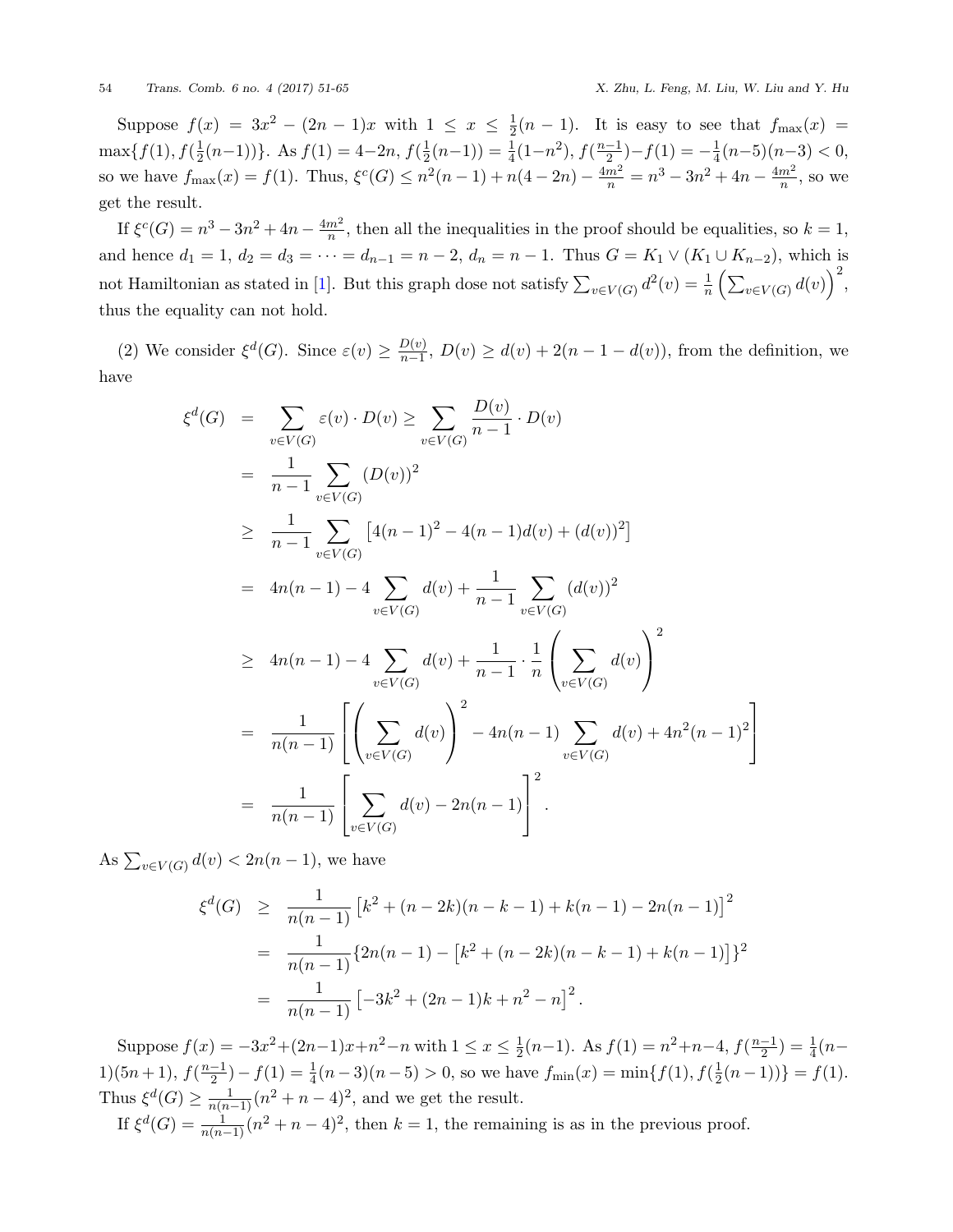(3) We consider  $\xi^{ce}(G)$ . From the definition, we have

$$
\xi^{ce}(G) = \sum_{v \in V(G)} \frac{d(v)}{\varepsilon(v)}
$$
  
\n
$$
\leq \sum_{v \in V(G)} \frac{n-1}{D(v)} \cdot d(v)
$$
  
\n
$$
\leq (n-1) \sum_{v \in V(G)} \frac{d(v)}{2(n-1) - d(v)}.
$$

Suppose  $f(x) = \frac{x}{2(n-1)-x}$ , then we have  $f'(x) = \frac{2(n-1)}{2(n-1)-x^2} > 0$ , and thus  $f(x)$  is strictly increasing, therefore

$$
\xi^{ce}(G) \le (n-1) \left[ \frac{k^2}{2(n-1) - k} + \frac{(n-2k)(n-k-1)}{2(n-1) - (n-k-1)} + \frac{k(n-1)}{2(n-1) - (n-1)} \right]
$$
  
=  $(n-1) \left[ \frac{k^2}{2n - k - 2} + \frac{(n-2k)(n-k-1)}{n+k-1} + k \right].$ 

Since  $1 \le k \le \frac{n-1}{2}$ , then  $2n - k - 2 - (n + k - 1) = n - 2k - 1 \ge 0$ , so  $\frac{k^2}{2n - k - 2} \le \frac{k^2}{n + k}$  $\frac{k^2}{n+k-1}$ . Further,  $\frac{(n-2k)(n-k-1)}{n+k-1} = \frac{(n-2k)(n+k-1-2k)}{n+k-1} = n-2k - \frac{2k(n-2k)}{n+k-1}$  $\frac{\kappa(n-2\kappa)}{n+k-1}$ . Therefore,

$$
\xi^{ce}(G) \le (n-1) \left[ \frac{k^2}{n+k-1} - \frac{2k(n-2k)}{n+k-1} - k + n \right]
$$
  
=  $(n-1) \left[ \frac{k^2 - 2k(n-2k)}{n+k-1} - k + n \right]$   
=  $(n-1) \left\{ \frac{k[4k - (3n-1)]}{n+k-1} + n \right\}.$ 

Suppose  $f(x) = \frac{x[4x-(3n-1)]}{n+x-1}$  with  $1 \leq x \leq \frac{1}{2}$  $\frac{1}{2}(n-1)$ . As  $f(1) = \frac{5-3n}{n}$ ,  $f(\frac{n-1}{2}) = -\frac{1}{3}$  $rac{1}{3}(n+1),$  $f(\frac{n-1}{2}) - f(1) = -\frac{1}{3n}$  $\frac{1}{3n}(n-3)(n-5) < 0$ , so we have  $f_{\text{max}}(x) = \max\{f(1), f(\frac{1}{2})\}$  $\frac{1}{2}(n-1)$ )} =  $f(1)$ . Thus  $\xi^{ce}(G) \le (n-1)\frac{n^2-3n+5}{n}$ , and we get the result.

If  $\xi^{ce}(G) = (n-1)\frac{n^2-3n+5}{n}$ , then all the inequalities in the proof should be equalities, so  $k = 1$ , and hence  $d_1 = 1, d_2 = d_3 = \cdots = d_{n-1} = n-2, d_n = n-1$ . Thus  $G = K_1 \vee (K_1 \cup K_{n-2})$ , which is not Hamiltonian as stated in [\[1\]](#page-13-11).

On the other hand,  $\varepsilon(v) \geq \frac{D(v)}{n-1}$  $\frac{D(v)}{n-1}$ , with equality if and only if  $d(v, u)$  (for fixed  $v \in V(G)$ ) is a constant for all  $u \in V(G)$  with  $v \neq u$ . Thus,  $G = K_1 \vee (K_1 \cup K_{n-2})$  can not satisfy it, the equality can not  $\Box$ 

**Theorem 3.2.** Let G be a connected graph of order  $n \geq 11$ .

- (1) *If*  $\xi^{c}(G) \geq n^3 5n^2 + 10n \frac{4m^2}{n} > 0$ , then *G* is traceable.
- (2) *If*  $\xi^d(G) \le \frac{1}{n(n-1)} (n^2 + 3n 10)^2$ , then *G* is traceable.
- (3) *If*  $\xi^{ce}(G) \ge (n-1)\frac{n^2 5n + 12}{n+1}$ , then *G* is traceable.

*Proof.* Suppose that *G* is not traceable, then by Lemma [2.2,](#page-1-1) there is an integer  $k \leq \frac{n}{2}$  $\frac{n}{2}$  such that  $d_k \leq k-1$  and  $d_{n-k+1} \leq n-k-1$ . Since G is connected and  $d_k \leq k-1$ , we have  $k \geq 2$ .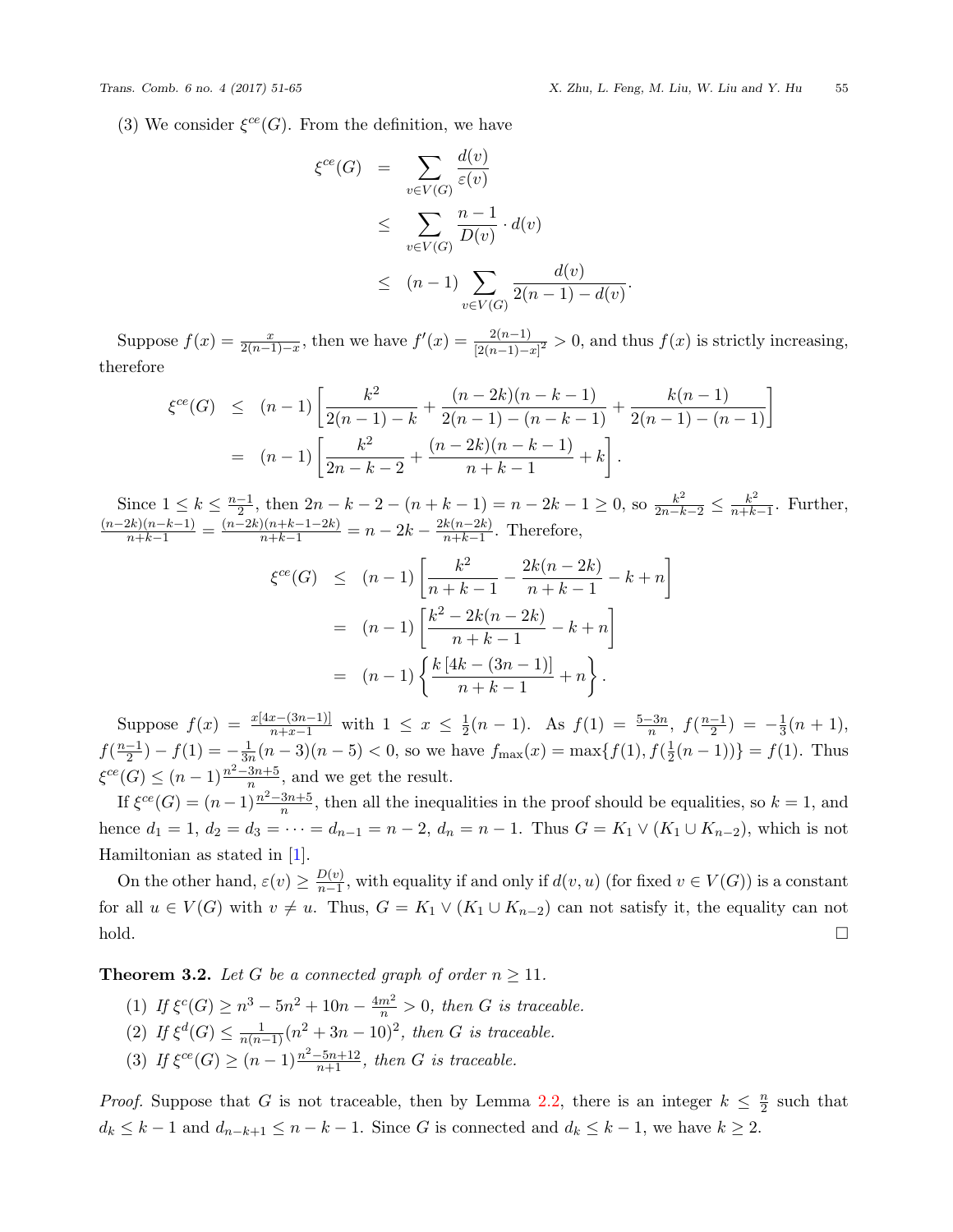(1) We consider  $\xi^c(G)$ . As in Theorem [3.1,](#page-2-0) we have

$$
\xi^{c}(G) \leq n \left( \sum_{v \in V(G)} d(v) \right) - \frac{4m^{2}}{n}
$$
  
\n
$$
\leq n \left[ k(k-1) + (n-2k+1)(n-k-1) + (k-1)(n-1) \right] - \frac{4m^{2}}{n}
$$
  
\n
$$
= n^{2}(n-1) - \frac{4m^{2}}{n} + n \left[ 3k^{2} - (2n+1)k \right].
$$

Suppose  $f(x) = 3x^2 - (2n+1)x$  with  $2 \leq x \leq \frac{n}{2}$  $\frac{n}{2}$ . As  $f(2) = 10 - 4n$ ,  $f(\frac{n}{2})$  $\frac{n}{2}$ ) =  $-\frac{1}{4}$  $\frac{1}{4}n(n+2),$  $f(\frac{n}{2})$  $\frac{n}{2}$ ) *−*  $f(2) = -\frac{1}{4}$  $\frac{1}{4}(n-10)(n-4)$  < 0, so we have  $f_{\text{max}}(x) = \max\{f(2), f(\frac{n}{2})\}$  $\left\{\frac{n}{2}\right\} = f(2)$ . Thus  $\xi^{c}(G) \leq n^2(n-1) - \frac{4m^2}{n} + n(10-4n) = n^3 - 5n^2 + 10n - \frac{4m^2}{n}$  $\frac{m^2}{n}$ , so we get the result.

If  $\xi^c(G) = n^3 - 5n^2 + 10n - \frac{4m^2}{n}$  $\frac{m^2}{n}$ , then  $k = 2$ , and hence  $d_1 = d_2 = 1$ ,  $d_3 = \cdots = d_{n-1} = n-3$ ,  $d_n = n - 1$ . Thus  $G = K_1 \vee (K_{n-3} \cup 2K_1)$ , which is not traceable. But this graph does not satisfy  $\sum_{v \in V(G)} d^2(v) = \frac{1}{n} \left( \sum_{v \in V(G)} d(v) \right)^2$ , thus the equality can not hold.

(2) We consider  $\xi^d(G)$ , as in Theorem [3.1](#page-2-0), we have

$$
\xi^d(G) \ge \frac{1}{n(n-1)} \left[ \sum_{v \in V(G)} d(v) - 2n(n-1) \right]^2.
$$

Since  $2n(n-1) - \sum_{v \in V(G)} d(v) > 0$ , we have

$$
\xi^{d}(G) \geq \frac{1}{n(n-1)} \left[ k(k-1) + (n-2k+1)(n-k-1) + (k-1)(n-1) - 2n(n-1) \right]^2
$$
  
= 
$$
\frac{1}{n(n-1)} \{ 2n(n-1) - \left[ k(k-1) + (n-2k+1)(n-k-1) + (k-1)(n-1) \right] \}^2
$$
  
= 
$$
\frac{1}{n(n-1)} \left[ -3k^2 + (2n+1)k + n(n-1) \right]^2.
$$

Suppose  $f(x) = -3x^2 + (2n+1)x + n^2 - n$  with  $2 \le x \le \frac{n}{2}$  $\frac{n}{2}$ . As  $f(2) = n^2 + 3n - 10$ ,  $f(\frac{n}{2})$  $\frac{n}{2}) =$ 1  $\frac{1}{4}n(5n-2), f(\frac{n}{2})$  $\frac{n}{2}$ ) *−*  $f(2) = \frac{1}{4}(n-4)(n-10) \ge 0$ , so we have  $f_{\min}(x) = \min\{f(2), f(\frac{n}{2})\}$  $\binom{n}{2}$ } =  $f(2)$ . Thus  $\xi^d(G) \ge \frac{1}{n(n-1)} (n^2 + 3n - 10)^2$ , so we get the result.

If  $\xi^d(G) = \frac{1}{n(n-1)}(n^2 + 3n - 10)^2$ , then  $k = 2$ , the remaining is as in the previous proof.

(3) We consider  $\xi^{ce}(G)$ . As in Theorem [3.1,](#page-2-0)

$$
\xi^{ce}(G) \le (n-1) \sum_{v \in V(G)} \frac{d(v)}{2(n-1) - d(v)}.
$$

Suppose  $f(x) = \frac{x}{2(n-1)-x}$ , then  $f'(x) = \frac{2(n-1)}{[2(n-1)-x]^2} > 0$ , so

$$
\xi^{ce}(G) \le (n-1) \left[ \frac{k(k-1)}{2(n-1) - (k-1)} + \frac{(n-2k+1)(n-k-1)}{2(n-1) - (n-k-1)} + \frac{(k-1)(n-1)}{2(n-1) - (n-1)} \right]
$$
  
=  $(n-1) \left[ \frac{k(k-1)}{2n-k-1} + \frac{(n-2k+1)(n-k-1)}{n+k-1} + k - 1 \right].$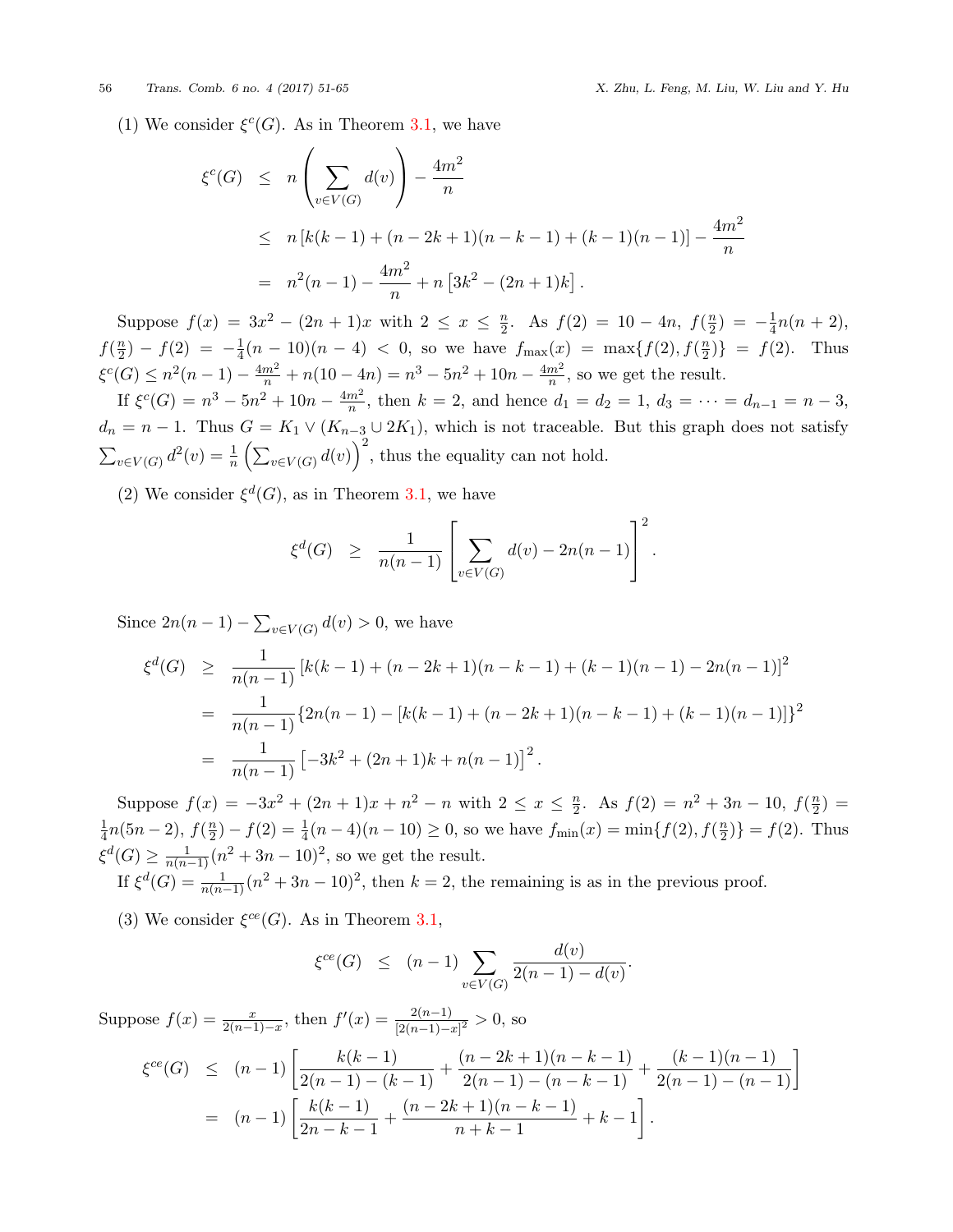Since  $2 \leq k \leq \frac{n}{2}$  $\frac{n}{2}$ , then  $2n-k-1-(n+k-1) = n-2k \ge 0$ . As  $\frac{(n-2k+1)(n-k-1)}{n+k-1} = \frac{(n-2k+1)(n+k-1-2k)}{n+k-1} =$  $n-2k+1-\frac{2k(n-2k+1)}{n+k-1}$  $\frac{(n-2\kappa+1)}{n+k-1}$ , therefore,

$$
\xi^{ce}(G) \le (n-1) \left[ \frac{k(k-1)}{n+k-1} - \frac{2k(n-2k+1)}{n+k-1} - k + n \right]
$$
  
=  $(n-1) \left[ \frac{k(k-1) - 2k(n-2k+1)}{n+k-1} - k + n \right]$   
=  $(n-1) \left\{ \frac{k[4k - (3n+2)]}{n+k-1} + n \right\}.$ 

Suppose  $f(x) = \frac{x[4x - (3n+2)]}{n+x-1}$  with  $2 \leq x \leq \frac{n}{2}$  $\frac{n}{2}$ . It is easy to see that  $f_{\text{max}}(x) = \max\{f(2), f(\frac{n}{2})\}$  $\frac{n}{2})\}$ . As  $f(2) = \frac{6(2-n)}{n+1}, f(\frac{n}{2})$  $\binom{n}{2} = -\frac{n(n+2)}{3n-2}$ 3*n−*2 , *f*( *n*  $\frac{n}{2}$ ) *−*  $f(2) = -\frac{(n-4)(n^2-11n+6)}{(3n-2)(n+1)} < 0$ , so we have  $f_{\text{max}}(x) = f(2)$ . Thus  $\xi^{ce}(G) \le (n-1) \frac{n^2 - 5n + 12}{n+1}$ , so we get the result.

If  $\xi^{ce}(G) = (n-1)\frac{n^2-5n+12}{n+1}$ , then  $k = 2$ , and hence  $d_1 = d_2 = 1$ ,  $d_3 = \cdots = d_{n-1} = n-3$ ,  $d_n = n - 1$ . Thus  $G = K_1 \vee (K_{n-3} \cup 2K_1)$ , which is not traceable.

On the other hand,  $\varepsilon(v) \geq \frac{D(v)}{n-1}$  $\frac{D(v)}{n-1}$ , with equality if and only if  $d(v, u)$  (for fixed  $v \in V(G)$ ) is a constant for all  $u \in V(G)$  with  $v \neq u$ . But  $G = K_1 \vee (K_{n-3} \cup 2K_1)$  can not satisfy it, and the equality case can not occur.  $\Box$ 

**Theorem 3.3.** Let G be a connected graph of order  $n \geq 2$ .

- (1) *If*  $\xi^{c}(G) \ge n^3 3n^2 + 2kn \frac{4m^2}{n} > 0$ , then *G* is *k*-connected.
- (2) *If*  $\xi^d(G) \le \frac{1}{n(n-1)} (n^2 + n 2k)^2$ , then *G* is *k*-connected.
- (3) *If*  $\xi^{ce}(G) \ge (n-1)(\frac{3k-3n-1}{n} + n)$ , then *G* is *k*-connected.

*Proof.* Suppose that *G* is not *k*-connected, then from Lemma [2.3,](#page-2-1) there exists an integer  $1 \leq i \leq \frac{n-k+1}{2}$ such that  $d_i \leq i + k - 2$  and  $d_{n-k+1} \leq n - i - 1$ . Obviously,  $1 \leq k \leq n - 1$ .

(1) We consider  $\xi^c(G)$ , as in Theorem [3.1,](#page-2-0) we have

$$
\xi^{c}(G) \leq n \left( \sum_{v \in V(G)} d(v) \right) - \frac{4m^{2}}{n}
$$
  
\n
$$
\leq n \left[ i(i+k-2) + (n-k-i+1)(n-i-1) + (k-1)(n-1) \right] - \frac{4m^{2}}{n}
$$
  
\n
$$
= n^{2}(n-1) - \frac{4m^{2}}{n} + 2n \left[ i^{2} - (n-k+1)i \right].
$$

Suppose  $f(x) = x^2 - (n - k + 1)x$  with  $1 \le x \le \frac{n-k+1}{2}$ , then  $f(x) \le f(1) = k - n$ . Thus  $\xi^{c}(G) \leq n^{2}(n-1) - \frac{4m^{2}}{n} + 2n(k-n) = n^{3} - 3n^{2} + 2kn - \frac{4m^{2}}{n}$  $\frac{m^2}{n}$ , so we get the result.

If  $\xi^{c}(G) = n^3 - 3n^2 + 2kn - \frac{4m^2}{n}$  $\frac{m^2}{n}$ , then all the inequalities in the proof should be equalities, so  $i = 1$ ,  $d_1 = k-1, d_2 = \cdots = d_{n-k+1} = n-2, d_{n-k+2} = \cdots = d_n = n-1$ . Thus  $G = (K_1 \cup K_{n-k}) \vee K_{k-1}$ , which is not *k*-connected. But it can not satisfy  $\sum_{v \in V(G)} d^2(v) = \frac{1}{n} \left( \sum_{v \in V(G)} d(v) \right)^2$ , thus the equality can not hold.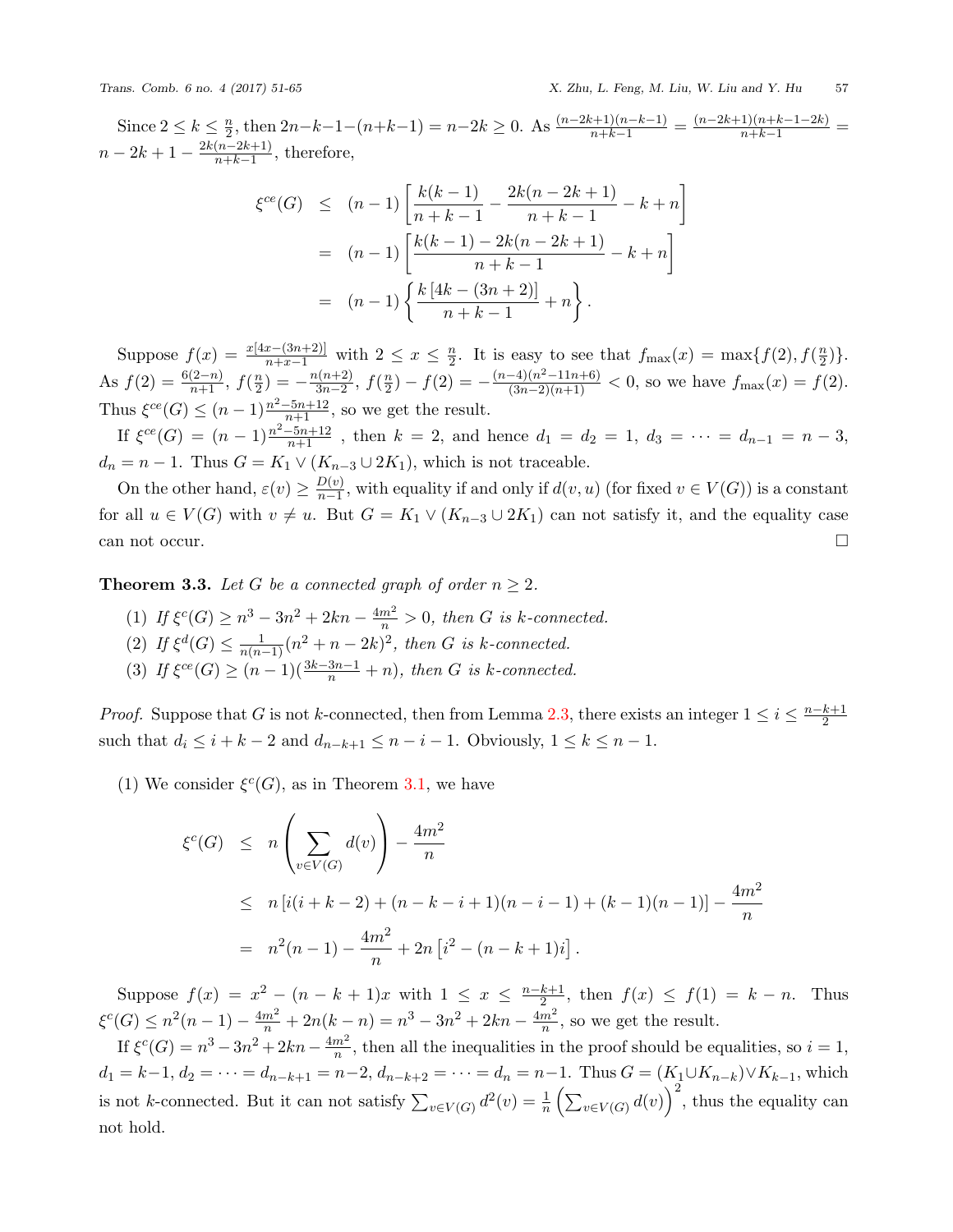## 58 *Trans. Comb. 6 no. 4 (2017) 51-65 X. Zhu, L. Feng, M. Liu, W. Liu and Y. Hu*

(2) We consider  $\xi^d(G)$ . As in Theorem [3.1](#page-2-0),

$$
\xi^d(G) \geq \frac{1}{n(n-1)} \left[ \sum_{v \in V(G)} d(v) - 2n(n-1) \right]^2.
$$

Since  $2n(n-1) - \sum_{v \in V(G)} d(v) > 0$ , then

$$
\xi^{d}(G) \geq \frac{1}{n(n-1)} \left[ i(i+k-2) + (n-k-i+1)(n-i-1) + (k-1)(n-1) - 2n(n-1) \right]^2
$$
  
= 
$$
\frac{1}{n(n-1)} \left\{ 2n(n-1) - \left[ i(i+k-2) + (n-k-i+1)(n-i-1) + (k-1)(n-1) \right] \right\}^2
$$
  
= 
$$
\frac{1}{n(n-1)} \left[ -2i^2 - 2i(-1+k-n) + n(n-1) \right]^2.
$$

Suppose  $f(x) = -2x^2 - 2x(-1 + k - n) + n(n - 1)$  with  $1 \le x \le \frac{n-k+1}{2}$ ,  $f(1) \le f(x) \le f(\frac{n-k+1}{2})$ ,  $f(1) = n(n+1) - 2k$ . Thus  $\xi^d(G) \ge \frac{1}{n(n-1)}(n(n+1) - 2k)^2$ , so we get the result.

If  $\xi^d(G) = \frac{1}{n(n-1)}(n^2 + n - 2k)^2$ , then all the inequalities in the proof should be equalities, so  $i = 1$ , the remaining is as in the previous proof.

(3) We consider  $\xi^{ce}(G)$ , as in Theorem [3.1,](#page-2-0) we have

$$
\xi^{ce}(G) \le (n-1) \sum_{v \in V(G)} \frac{d(v)}{2(n-1) - d(v)}.
$$

Suppose  $f(x) = \frac{x}{2(n-1)-x}$ ,  $f'(x) = \frac{2(n-1)}{[2(n-1)-x]^2} > 0$ , so

$$
\xi^{ce}(G) \leq (n-1) \Big[ \frac{i(i+k-2)}{2(n-1) - (i+k-2)} + \frac{(n-k-i+1)(n-i-1)}{2(n-1) - (n-i-1)} + \frac{(k-1)(n-1)}{2(n-1) - (n-1)} \Big]
$$
  
=  $(n-1) \Big[ \frac{i(i+k-2)}{2n-k-i} + \frac{(n-k-i+1)(n-i-1)}{n+i-1} + k - 1 \Big].$ 

Since  $1 \le i \le \frac{n-k+1}{2}$ , then  $2n - k - i - (n + i - 1) = n - k - 2i + 1 \ge 0$ . Further,  $\frac{(n-k-i+1)(n-i-1)}{n+i-1} = \frac{(n-k-i+1)(n+i-1-2i)}{n+i-1} = n - k - i + 1 - \frac{2i(n-k-i+1)}{n+i-1}$ .  $\frac{n-k-i+1}{n+i-1}$ .

Therefore,

$$
\xi^{ce}(G) \le (n-1) \left[ \frac{i(i+k-2)}{n+i-1} - \frac{2i(n-k-i+1)}{n+i-1} - i + n \right]
$$
  
=  $(n-1) \left[ \frac{i(i+k-2) - 2i(n-k-i+1)}{n+i-1} - i + n \right]$   
=  $(n-1) \left[ \frac{i(2i+3k-3n-3)}{n+i-1} + n \right].$ 

Suppose  $f(x) = \frac{x(2x+3k-3n-3)}{n+x-1}$  with  $1 \le x \le \frac{n-k+1}{2}$ , we can easily compute that  $f_{\text{max}}(x) = f(1) =$  $\frac{3k-3n-1}{n}$ . Thus  $\xi^{ce}(G)$  ≤ (*n* − 1)( $\frac{3k-3n-1}{n}$  + *n*), so we get the result.

If  $\xi^{ce}(G) = (n-1)(\frac{3k-3n-1}{n} + n)$ , then  $i = 1$ ,  $d_1 = k - 1$ ,  $d_2 = \cdots = d_{n-k+1} = n-2$ ,  $d_{n-k+2} =$  $\cdots = d_n = n - 1$ . Thus  $G = (K_1 \cup K_{n-k}) \vee K_{k-1}$ , which is not *k*-connected.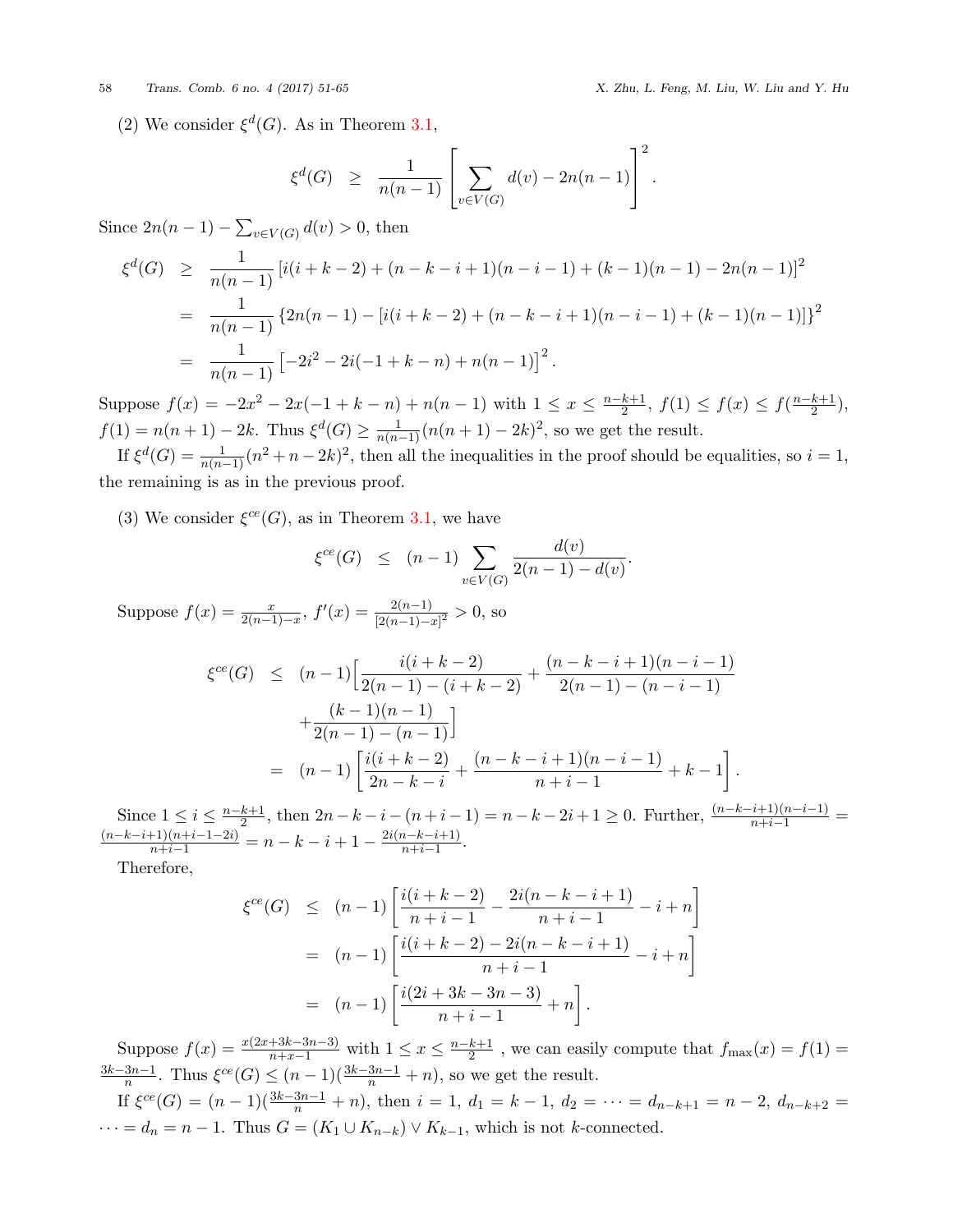On the other hand,  $\varepsilon(v) \geq \frac{D(v)}{n-1}$  $\frac{D(v)}{n-1}$ , with equality if and only if  $d(v, u)$  (for fixed  $v \in V(G)$ ) is a constant for all  $u \in V(G)$  with  $v \neq u$ . But  $G = (K_1 \cup K_{n-k}) \vee K_{k-1}$  can not satisfy it, the equality can not  $\Box$ 

**Theorem 3.4.** *Let G be a connected graph of order*  $n \geq 7$ *.* 

- (1) *If*  $\xi^{c}(G) \ge n^3 3n^2 + 6n \frac{4m^2}{n} > 0$ , then *G* is Hamilton-connected.
- (2) *If*  $\xi^d(G) \le \frac{1}{n(n-1)} (n^2 + n 6)^2$ , then *G* is Hamilton-connected.
- (3) *If*  $\xi^{ce}(G) \ge (n-1)(\frac{8}{n} + n 3)$ *, then G is Hamilton-connected.*

*Proof.* Suppose that *G* is not Hamilton-connected, then from Lemma [2.4](#page-2-2), there exists an integer  $2 \leq k \leq \frac{n}{2}$  $\frac{n}{2}$  such that  $d_{k-1} \leq k$  and  $d_{n-k} \leq n-k$ .

(1) We consider  $\xi^{c}(G)$ , as in Theorem [3.1,](#page-2-0) we have

$$
\xi^{c}(G) \leq n \left( \sum_{v \in V(G)} d(v) \right) - \frac{4m^{2}}{n}
$$
  
\n
$$
\leq n \left[ (k-1)k + (n-2k+1)(n-k) + k(n-1) \right] - \frac{4m^{2}}{n}
$$
  
\n
$$
= n^{2}(n+1) - \frac{4m^{2}}{n} + n \left[ 3k^{2} - (2n+3)k \right].
$$

Suppose  $f(x) = 3x^2 - (2n+3)x$  with  $2 \leq x \leq \frac{n}{2}$  $\frac{n}{2}$ . As  $f(2) = 6 - 4n$ ,  $f(\frac{n}{2})$  $\frac{n}{2}$ ) =  $-\frac{1}{4}$  $\frac{1}{4}n(n+6),$  $f(\frac{n}{2})$  $\frac{n}{2}$ ) *−*  $f(2) = -\frac{1}{4}$  $\frac{1}{4}(n-6)(n-4) < 0$ , so we have  $f_{\text{max}}(x) = \max\{f(2), f(\frac{n}{2})\}$  $\{(\frac{n}{2})\} = f(2)$ . Thus,  $\xi^c(G) \le$  $n^2(n+1) - \frac{4m^2}{n} + n(6-4n) = n^3 - 3n^2 + 6n - \frac{4m^2}{n}$  $\frac{m^2}{n}$ , so we get the result.

If  $\xi^c(G) = n^3 - 3n^2 + 6n - \frac{4m^2}{n}$  $\frac{m^2}{n}$ , then  $k = 2$ ,  $d_1 = 2$ ,  $d_2 = d_3 = \cdots = d_{n-2} = n-2$ ,  $d_{n-1} =$  $d_n = n - 1$ . Thus  $G = K_2 \vee (K_1 \cup K_{n-3})$ , which is not Hamilton-connected. But it can not satisfy  $\sum_{v \in V(G)} d^2(v) = \frac{1}{n} \left( \sum_{v \in V(G)} d(v) \right)^2$ , thus the equality can not hold.

(2) We consider  $\xi^d(G)$ , as in Theorem [3.1](#page-2-0), we have

$$
\xi^d(G) \ge \frac{1}{n(n-1)} \left[ \sum_{v \in V(G)} d(v) - 2n(n-1) \right]^2.
$$

Since  $2n(n-1) - \sum_{v \in V(G)} d(v) > 0$ , then

$$
\xi^{d}(G) \geq \frac{1}{n(n-1)} \left[ k(k-1) + (n-2k+1)(n-k) + k(n-1) - 2n(n-1) \right]^2
$$
  
= 
$$
\frac{1}{n(n-1)} \{ 2n(n-1) - [k(k-1) + (n-2k+1)(n-k) + k(n-1)] \}^2
$$
  
= 
$$
\frac{1}{n(n-1)} \left[ -3k^2 + (2n+3)k + n(n-3) \right]^2.
$$

Suppose  $f(x) = -3x^2 + (2n+3)x + n(n-3)$  with  $2 \leq x \leq \frac{n}{2}$  $\frac{n}{2}$ . As  $f(2) = n^2 + n - 6$ ,  $f(\frac{n}{2})$  $\frac{n}{2}) =$ 1  $\frac{1}{4}n(5n-6), f(\frac{n}{2})$  $\frac{n}{2}$ ) *−*  $f(2) = \frac{1}{4}(n-4)(n-6) > 0$ , so we have  $f_{\min}(x) = \min\{f(2), f(\frac{n}{2})\}$  $\binom{n}{2}$ } =  $f(2)$ . Thus  $\xi^d(G) \ge \frac{1}{n(n-1)} (n^2 + n - 6)^2$ , so we get the result.

If  $\xi^d(G) = \frac{1}{n(n-1)}(n^2 + n - 6)^2$ , then  $k = 2$ , the remaining is as in the previous proof.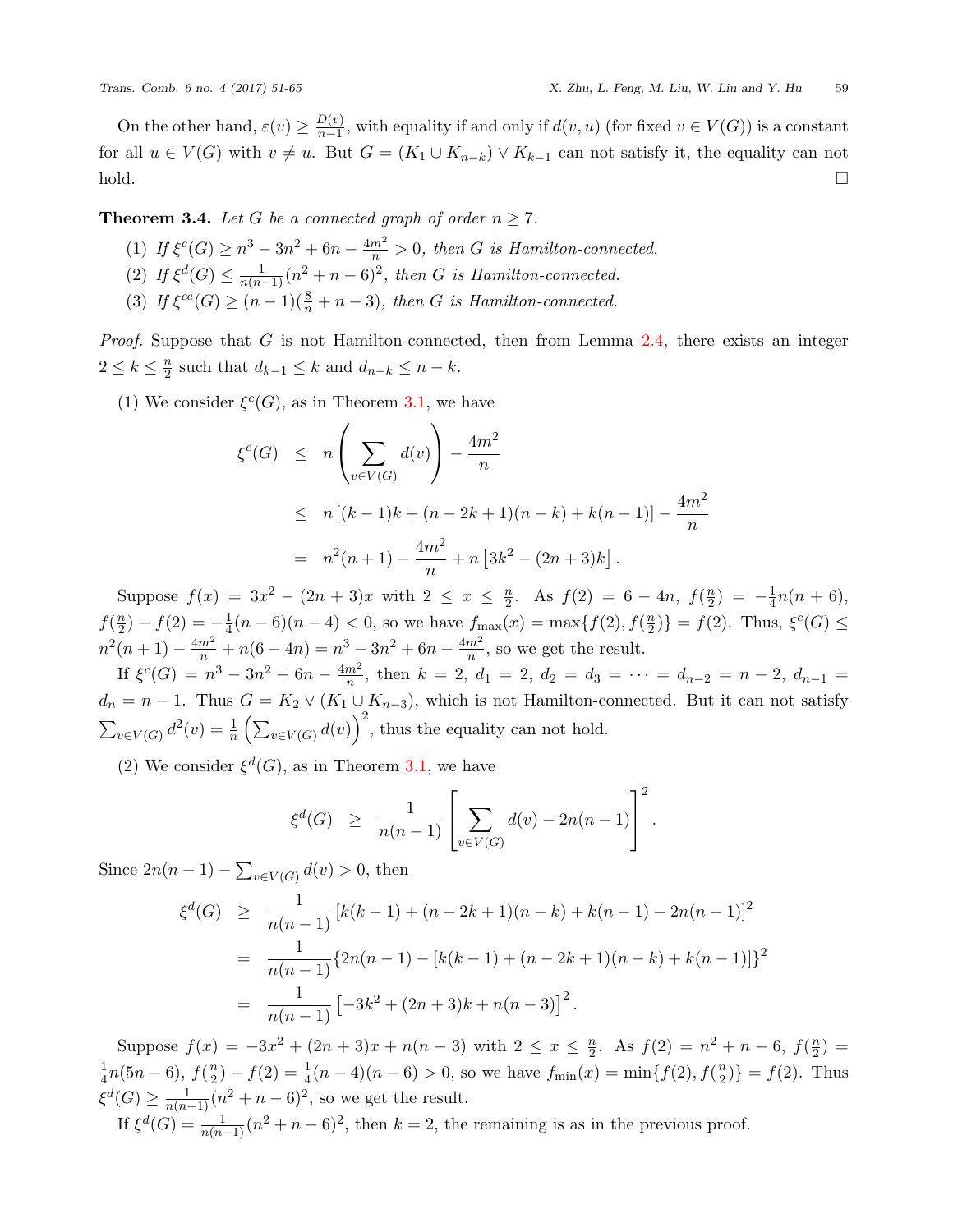(3) We consider  $\xi^{ce}(G)$ , as in Theorem [3.1,](#page-2-0) we have

$$
\xi^{ce}(G) \le (n-1) \sum_{v \in V(G)} \frac{d(v)}{2(n-1) - d(v)}.
$$

Suppose  $f(x) = \frac{x}{2(n-1)-x}$ ,  $f'(x) = \frac{2(n-1)}{[2(n-1)-x]^2} > 0$ , so

$$
\xi^{ce}(G) \le (n-1) \left[ \frac{k(k-1)}{2(n-1)-k} + \frac{(n-2k+1)(n-k)}{2(n-1)-(n-k)} + \frac{k(n-1)}{2(n-1)-(n-1)} \right]
$$
  
=  $(n-1) \left[ \frac{k(k-1)}{2n-k-2} + \frac{(n-2k+1)(n-k)}{n+k-2} + k \right].$ 

Since  $2 \leq k \leq \frac{n}{2}$ Since  $2 \le k \le \frac{n}{2}$ , then  $2n - k - 2 - (n + k - 2) = n - 2k \ge 0$ . Further,  $\frac{(n-2k+1)(n-k)}{n+k-2} = \frac{(n-2k+1)(n+k-2-2k+2)}{n+k-2} = n - 2k + 1 - \frac{(2k-2)(n-2k+1)}{n+k-2}$ .  $\frac{z}{n+k-2}$ .

Therefore,

$$
\xi^{ce}(G) \le (n-1) \left[ \frac{k(k-1)}{n+k-2} - \frac{(2k-2)(n-2k+1)}{n+k-2} - k + n + 1 \right]
$$
  
=  $(n-1) \left[ \frac{k(k-1) - (2k-2)(n-2k+1)}{n+k-2} - k + n + 1 \right]$   
=  $(n-1) \left\{ \frac{4k^2 - (3n+5)k + 2n + 2}{n+k-2} + n + 1 \right\}.$ 

Suppose  $f(x) = \frac{4x^2 - (3n+5)x + 2n+2}{n+x-2}$  with  $2 \leq x \leq \frac{n}{2}$  $\frac{n}{2}$ . As  $f(\frac{n}{2})$  $\frac{n}{2}$ ) =  $-\frac{n^2+n-4}{3n-4}$  $\frac{3n-4}{3n-4}$ ,  $f(2) = \frac{8}{n} - 4$ ,  $f(\frac{n}{2})$ 2 ) *−*  $f(2) = -\frac{(n-4)(n^2 - 7n + 8)}{n(3n-4)}$  < 0. So we have  $f_{\text{max}}(x) = \max\{f(2), f(\frac{n}{2})\}$  $\{f(2). \text{ Thus } \xi^{ce}(G) \leq$  $(n-1) [f(2) + n + 1] = (n-1)(\frac{8}{n} + n - 3)$ , so we get the result.

If  $\xi^{ce}(G) = (n-1)(\frac{8}{n} + n-3)$ , then  $k = 2$ ,  $d_1 = 2$ ,  $d_2 = d_3 = \cdots = d_{n-2} = n-2$ ,  $d_{n-1} = d_n = n-1$ . Thus  $G = K_2 \vee (K_1 \cup K_{n-3})$ , which is not Hamilton-connected.

On the other hand,  $\varepsilon(v) \geq \frac{D(v)}{n-1}$  $\frac{D(v)}{n-1}$ , with equality if and only if  $d(v, u)$  (for fixed  $v \in V(G)$ ) is a constant for all  $u \in V(G)$  with  $v \neq u$ . Thus,  $G = K_2 \vee (K_1 \cup K_{n-3})$  can not satisfy it, the equality can not  $\Box$ 

**Theorem 3.5.** Let  $G = (X, Y; E)$  be a connected bipartite graph with  $X = \{x_1, x_2, \ldots, x_n\}$ ,  $Y =$  $\{y_1, y_2, \ldots, y_n\}$ *, and*  $n \geq 2$ *. Then we have:* 

 $(1)$  *If*  $\xi^d(G) \leq \frac{1}{n(n-1)} (n^2 + 2n - 4)^2 + \frac{n(5n-2)^2}{n-1}$  $\frac{5n-2)^2}{n-1}$ , then *G is Hamiltonian.*  $(2)$  *If*  $\xi^{ce}(G) \geq (n-1) \left[ \frac{1}{6} \right]$  $\frac{1}{6}(n^2-2n+2)+\frac{n^2}{3n-2}$  $\left\{\frac{n^2}{3n-2}\right\}$ , then *G* is Hamiltonian.

*Proof.* Suppose that *G* is not Hamiltonian, then from Lemma [2.5,](#page-2-3) there exists an integer  $k < n$  such that  $d(x_k) \leq k$  and  $d(y_{n-k}) \leq n-k$ . Let  $N(x_1) := \{z_1, z_2, \ldots z_s\}$  be the neighbors of  $x_1$ , where  $s = d(x_1)$ . Then  $d(x_1, z_i) = 1$  for each  $z_i \in N(x_1)$ ,  $d(x_1, x_i) \geq 2$  for each  $x_i$  with  $2 \leq i \leq n$ , and *d*(*x*<sub>1</sub>*, y<sub>i</sub>*) ≥ 3 for each *y<sub>i</sub>*  $\in$  *Y − N*(*x*<sub>1</sub>).

(1) We consider  $\xi^d(G)$ . First, we have

$$
D(x_1) \ge d(x_1) + 2(n-1) + 3(n - d(x_1)) = 5n - 2 - 2d(x_1).
$$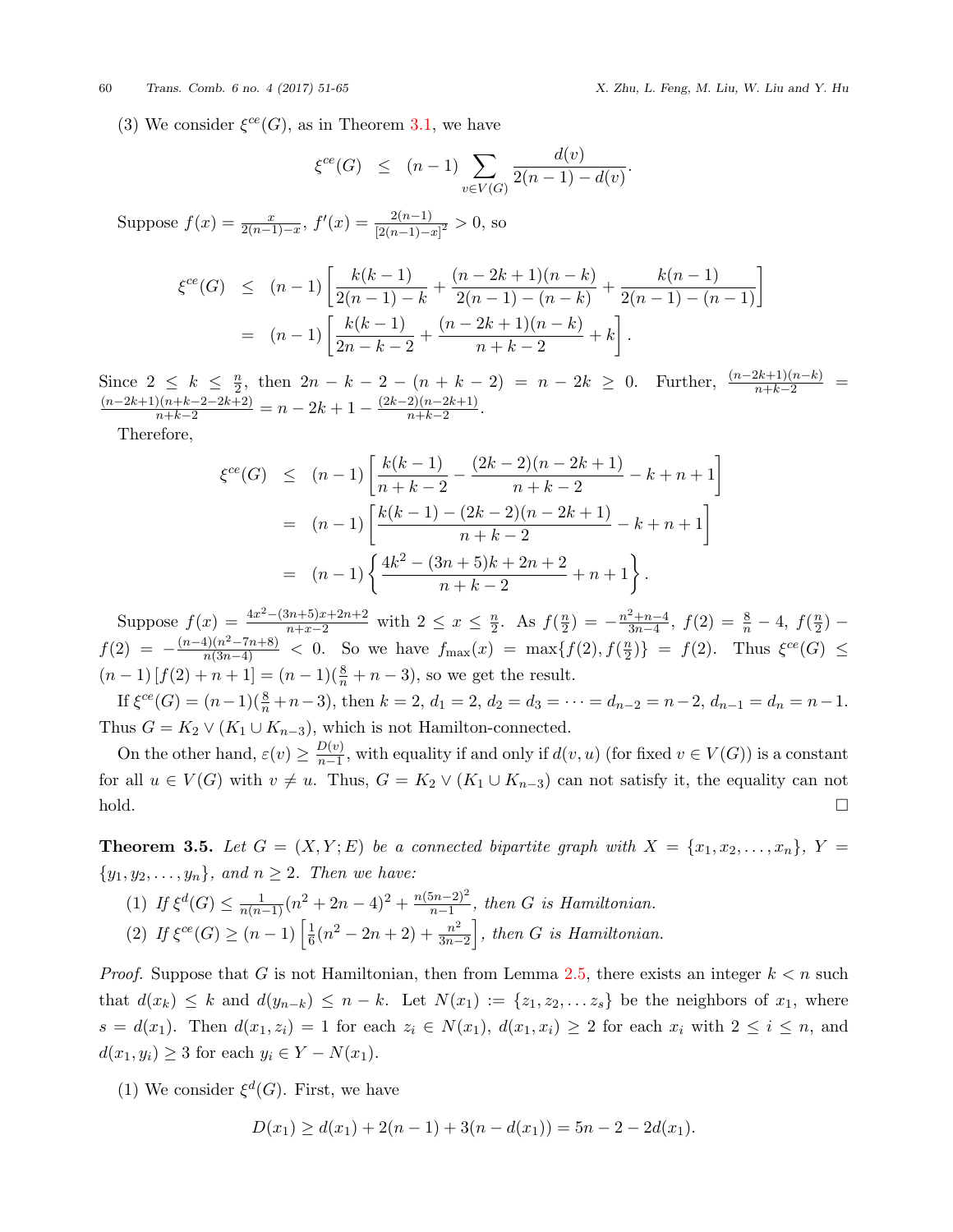Similarly, for each *i* with  $2 \leq i \leq n$  and each *j* with  $1 \leq j \leq n$ ,

$$
D(x_i) \ge d(x_i) + 2(n-1) + 3(n - d(x_i)) = 5n - 2 - 2d(x_i).
$$
  

$$
D(y_j) \ge d(y_j) + 2(n-1) + 3(n - d(y_j)) = 5n - 2 - 2d(y_j).
$$

Therefore, we have

$$
\xi^{d}(G) = \sum_{v \in V(G)} \varepsilon(v) \cdot D(v) \ge \sum_{v \in V(G)} \frac{D(v)}{n-1} \cdot D(v) = \frac{1}{n-1} \sum_{v \in V(G)} (D(v))^2
$$
  
\n
$$
= \frac{1}{n-1} \left[ \sum_{x_i \in X} (D(v_i)^2) + \sum_{y_j \in Y} (D(v_j)^2) \right]
$$
  
\n
$$
\ge \frac{1}{n-1} \left\{ \sum_{x_i \in X} \left[ (5n-2)^2 - 4(5n-2)d(x_i) + 4(d(x_i))^2 \right] + \sum_{y_j \in Y} \left[ (5n-2)^2 - 4(5n-2)d(y_j) + 4(d(y_j))^2 \right] \right\}
$$
  
\n
$$
= \frac{1}{n-1} \left[ 2n(5n-2)^2 - 4(5n-2) \sum_{v \in V(G)} d(v) + 4 \sum_{v \in V(G)} (d(v))^2 \right]
$$
  
\n
$$
\ge \frac{1}{n-1} \left[ 2n(5n-2)^2 - 4(5n-2) \sum_{v \in V(G)} d(v) + \frac{4}{n} (\sum_{v \in V(G)} d(v))^2 \right]
$$
  
\n
$$
= \frac{1}{n(n-1)} \left[ 2n^2(5n-2)^2 - 4n(5n-2) \sum_{v \in V(G)} d(v) + 4(\sum_{v \in V(G)} d(v))^2 \right]
$$
  
\n
$$
= \frac{1}{n(n-1)} \left[ n(5n-2) - 2 \sum_{v \in V(G)} d(v) \right]^2 + \frac{n(5n-2)^2}{n-1}.
$$

Since

$$
2\sum_{v \in V(G)} d(v) \le 2 [k^2 + (n - k)n + (n - k)^2 + kn]
$$
  
< 
$$
< 2 [kn + (n - k)n + (n - k)n + kn]
$$
  

$$
= 4n^2 \le n(5n - 2),
$$

it follows that

$$
\xi^{d}(G) \geq \frac{1}{n(n-1)} \left[ n(5n-2) - 2(k^2 + (n-k)n + (n-k)^2 + nk) \right]^2 + \frac{n(5n-2)^2}{n-1}
$$

$$
= \frac{1}{n(n-1)} \left[ -4k^2 + 4nk + n(n-2) \right]^2 + \frac{n(5n-2)^2}{n-1}.
$$

Suppose  $f(x) = -4x^2 + 4nx + n(n-2)$  with  $1 \le x \le n-1$ . It is easy to see that  $f_{\min}(x) =$  $\min\{f(1), f(n-1)\}\$ . As  $f(1) = f(n-1)$ ,  $f_{\min}(x) = f(1) = n^2 + 2n - 4$ , thus  $\xi^d(G) \ge \frac{1}{n(n-1)}(n^2 +$  $(2n-4)^2 + \frac{n(5n-2)^2}{n-1}$  $\frac{(2n-2)^2}{n-1}$ .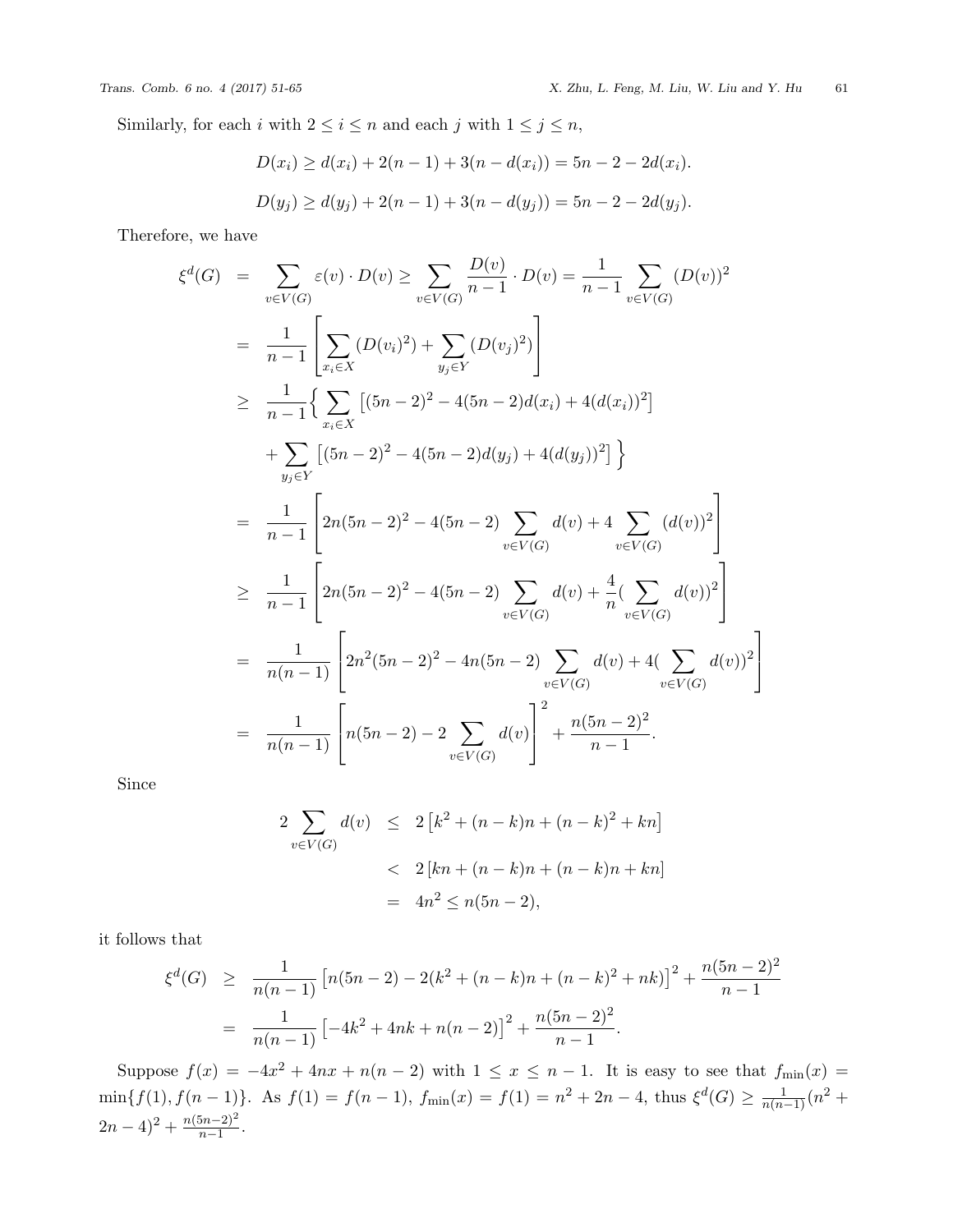If  $\xi^d(G) = \frac{1}{n(n-1)} (n^2 + 2n - 4)^2 + \frac{n(5n-2)^2}{n-1}$  $\frac{m-2}{n-1}$ , then  $k = 1$ ,  $d(x_1) = 1$ ,  $d(x_2) = \cdots = d(x_n) = n$ ,  $d(y_1) = d(y_2) = \cdots = d(y_{n-1}) = n-1, d(y_n) = n.$  Thus  $G = K_{n,n} - K_{1,n-1}$ , which is not Hamiltonian.

On the other hand,  $\varepsilon(v) \geq \frac{D(v)}{n-1}$  $\frac{D(v)}{n-1}$ , with equality if and only if  $d(v, u)$  (for fixed  $v \in V(G)$ ) is a constant for all  $u \in V(G)$  with  $v \neq u$ . However,  $G = K_{n,n} - K_{1,n-1}$  can not satisfy it, the equality can not hold.

(2) We consider  $\xi^{ce}(G)$ .

$$
D(x_1) \ge d(x_1) + 2(n-1) + 3(n - d(x_1)) = 5n - 2 - 2d(x_1).
$$

Similarly, for each *i* with  $2 \le i \le n$  and each *j* with  $1 \le j \le n$ ,

$$
D(x_i) \ge d(x_i) + 2(n-1) + 3(n - d(x_i)) = 5n - 2 - 2d(x_i).
$$
  

$$
D(y_j) \ge d(y_j) + 2(n-1) + 3(n - d(y_j)) = 5n - 2 - 2d(y_j).
$$

Therefore,

$$
\xi^{ce}(G) = \sum_{v \in V(G)} \frac{d(v)}{\varepsilon(v)} \n\leq \sum_{x_i \in X} \frac{n-1}{D(x_i)} \cdot d(x_i) + \sum_{y_j \in X} \frac{n-1}{D(y_j)} \cdot d(y_j) \n\leq (n-1) \left[ \sum_{x_i \in X} \frac{d(x_i)}{5n - 2 - 2d(x_i)} + \sum_{y_j \in X} \frac{d(y_j)}{5n - 2 - 2d(y_j)} \right].
$$

Suppose  $f(x) = \frac{x}{5n-2-2x}$ , then we have  $f'(x) = \frac{5n-2}{(5n-2-2x)^2} > 0$ , so

$$
\xi^{ce}(G) \le (n-1) \left[ \frac{k^2}{5n-2-2k} + \frac{(n-k)n}{5n-2-2n} + \frac{(n-k)^2}{5n-2-2(n-k)} + \frac{kn}{5n-2-2n} \right]
$$
  
=  $(n-1) \left[ \frac{k^2}{5n-2-2k} + \frac{(n-k)^2}{3n+2k-2} + \frac{n^2}{3n-2} \right].$ 

Since  $1 \leq k \leq n-1$ , then,

$$
\xi^{ce}(G) \le (n-1) \left[ \frac{k^2}{5(k+1) - 2 - 2k} + \frac{(n-k)^2}{3(k+1) + 2k - 2} + \frac{n^2}{3n - 2} \right]
$$
  
=  $(n-1) \left[ \frac{k^2}{3k+3} + \frac{(n-k)^2}{5k+1} + \frac{n^2}{3n - 2} \right]$   
 $\le (n-1) \left[ \frac{k^2}{3k+3} + \frac{(n-k)^2}{3k+3} + \frac{n^2}{3n - 2} \right]$   
=  $(n-1) \left[ \frac{k^2 + (n-k)^2}{3k+3} + \frac{n^2}{3n - 2} \right].$ 

Suppose  $f(x) = \frac{x^2 + (n-x)^2}{3x+3}$  with  $1 \le x \le (n-1)$ . It is easy to see that  $f_{\max}(x) = \max\{f(1), f(n-1)\}.$ As  $f(n-1) = \frac{1}{3n}(n^2 - 2n + 2)$ ,  $f(1) = \frac{1}{6}(n^2 - 2n + 2)$ ,  $f(n-1) - f(1) = -\frac{(n-2)(n^2 - 2n + 2)}{6n} < 0$ , so we have  $f_{\text{max}}(x) = f(1)$ .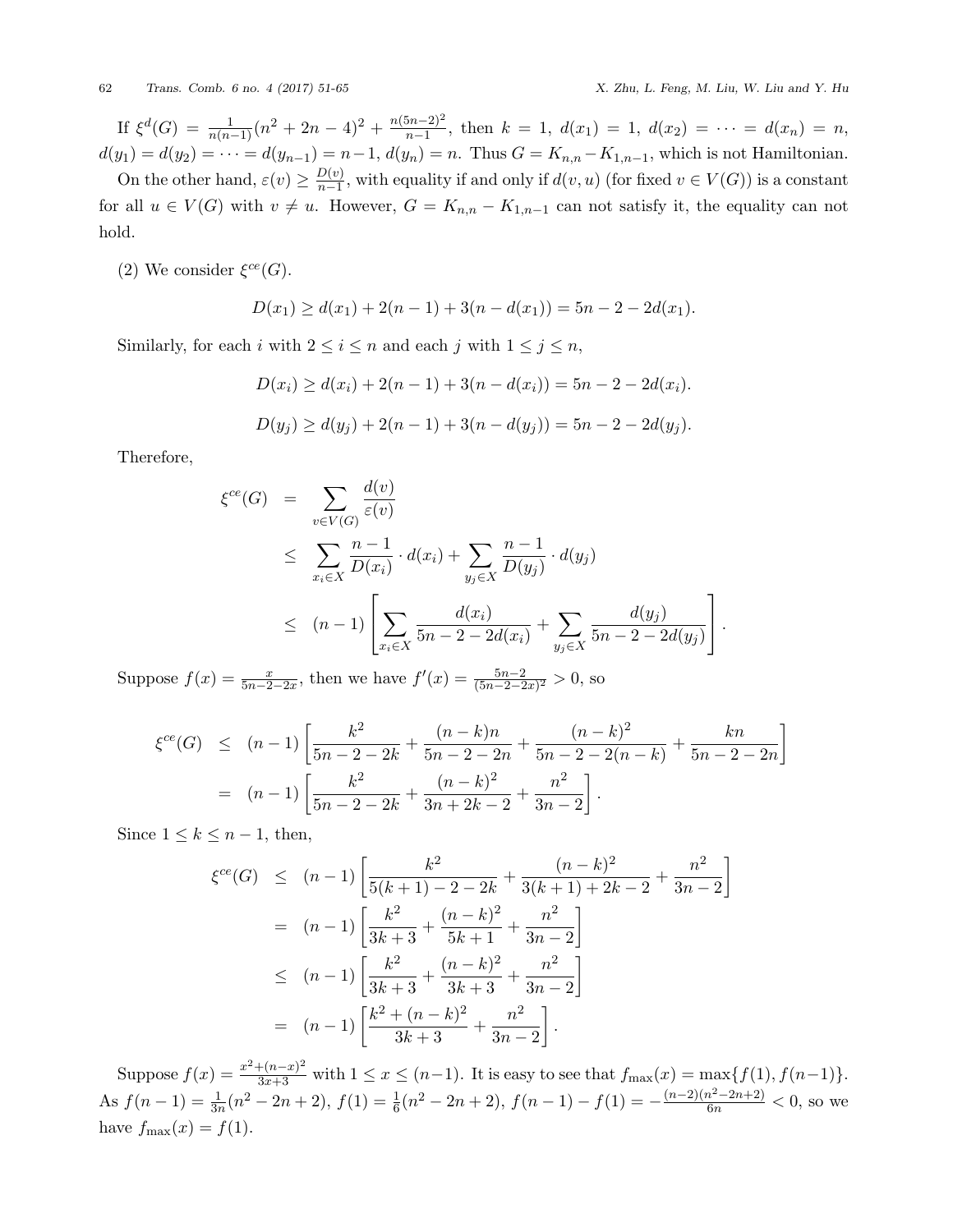If  $\xi^{ce}(G) = (n-1) \left[ \frac{1}{6} \right]$  $\frac{1}{6}(n^2-2n+2)+\frac{n^2}{3n-2}$  $\left(\frac{n^2}{3n-2}\right]$ , then  $k = 1$ , the remaining is as in the previous proof.  $\Box$ 

**Theorem 3.6.** *Let G be a 2-connected graph of order*  $n \geq 12$ *. If*  $\xi^d(G) \leq \frac{1}{n(n)}$  $\frac{1}{n(n-1)}$   $[n^2 + 3n - 12]^2$ , *then G is Hamiltonian.*

*Proof.* Suppose that *G* is not Hamiltonian and *G* is not  $K_2 \vee (2K_1 \cup K_{n-4})$ , then from Lemma [2.6](#page-2-4), we have that  $m \leq {n-2 \choose 2}$  $\binom{-2}{2} + 3$ . As in Theorem [3.1,](#page-2-0)

$$
\xi^d(G) \geq \frac{1}{n(n-1)} \left[ \sum_{v \in V(G)} d(v) - 2n(n-1) \right]^2.
$$

Since  $2n(n-1) - \sum_{v \in V(G)} d(v) > 0$ , then

$$
\xi^{d}(G) \geq \frac{1}{n(n-1)} [2n(n-1) - 2m]^2
$$
  
 
$$
\geq \frac{1}{n(n-1)} [n^2 + 3n - 12]^2.
$$

On the other hand,  $\varepsilon(v) \geq \frac{D(v)}{n-1}$  $\frac{D(v)}{n-1}$ , with equality if and only if  $d(v, u)$  (for fixed  $v \in V(G)$ ) is a constant for all  $u \in V(G)$  with  $v \neq u$ . Thus,  $K_2 \vee (2K_1 \cup K_{n-4})$  can not satisfy it, the equality can not hold.  $\Box$ 

**Theorem 3.7.** *Let G be a 3-connected graph of order*  $n \geq 18$ *. If*  $\xi^d(G) \leq \frac{1}{n(n+1)}$  $\frac{1}{n(n-1)}$   $[n^2 + 5n - 28]^2$ , *then G is Hamiltonian.*

*Proof.* Suppose that *G* is not Hamiltonian and *G* is not  $K_3 \vee (3K_1 \cup K_{n-6})$ . Then from Lemma [2.7](#page-2-5), we have that  $m \leq {n-3 \choose 2}$  $\binom{-3}{2}+8$ . Therefore,

$$
\xi^{d}(G) \geq \frac{1}{n(n-1)} \left[ \sum_{v \in V(G)} d(v) - 2n(n-1) \right]^2
$$
  
 
$$
\geq \frac{1}{n(n-1)} [2n(n-1) - 2m]^2
$$
  
 
$$
\geq \frac{1}{n(n-1)} [n^2 + 5n - 28]^2.
$$

On the other hand,  $\varepsilon(v) \geq \frac{D(v)}{n-1}$  $\frac{D(v)}{n-1}$ , with equality if and only if  $d(v, u)$  (for fixed  $v \in V(G)$ ) is a constant for all  $u \in V(G)$  with  $v \neq u$ . Thus,  $K_3 \vee (3K_1 \cup K_{n-6})$  can not satisfy it, the equality can not hold.  $\Box$ 

**Theorem 3.8.** Let G be a k-connected graph of order  $n \geq 18$ . If

$$
\xi^d(G) \le \frac{1}{n(n-1)} \left[ n(n-1) + (k+1)(n-k-1) \right]^2,
$$

*then G is Hamiltonian.*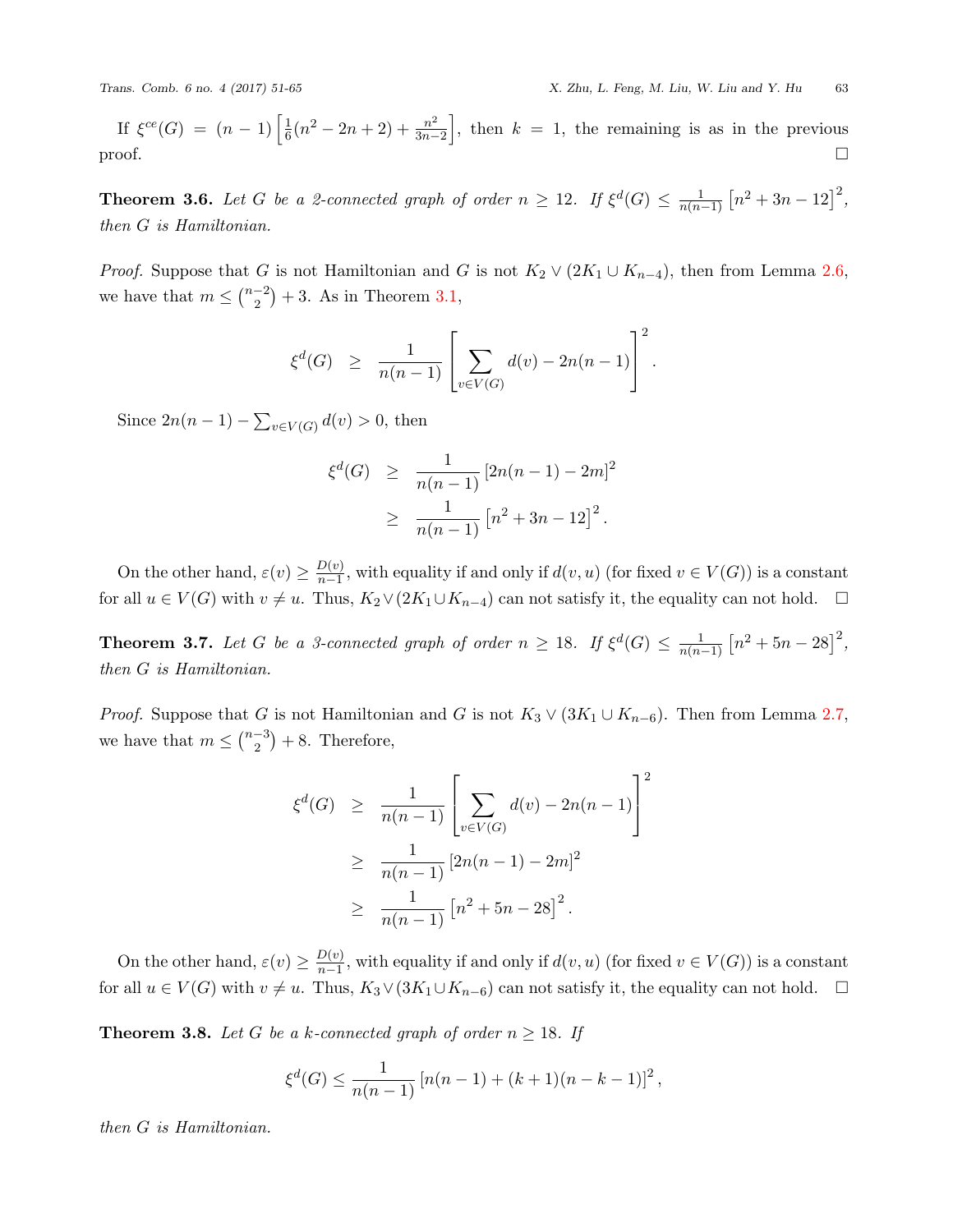*Proof.* Suppose that *G* is not Hamiltonian, then from Lemma [2.8,](#page-2-6) we have that  $m \leq \binom{n}{2}$ 2 ) *−*(*k* + 1)(*n− k −* 1)*/*2. Therefore,

$$
\xi^{d}(G) \geq \frac{1}{n(n-1)} \left[ \sum_{v \in V(G)} d(v) - 2n(n-1) \right]^2
$$
  
= 
$$
\frac{1}{n(n-1)} [2n(n-1) - 2m]^2
$$
  

$$
\geq \frac{1}{n(n-1)} [n(n-1) + (k+1)(n-k-1)]^2,
$$

which is a contradiction. This completes the proof.  $\Box$ 

# **Acknowledgments**

The author wish to thank the referee for helpful comments and suggestions.

### **REFERENCES**

- <span id="page-13-11"></span>[1] D. Bauer, H. J. Broersma, J. van den Heuvel, N. Kahl, A. Nevo, E. Schmeichel, D. R. Woodall and M. Yatauro, Best monotone degree conditions for graph properties: a survey, *Graphs Combin.*, **31** (2015) 1–22.
- <span id="page-13-13"></span>[2] C. Berge, *Graphs and Hypergraphs*, North-Holland, Amsterdam, 1973.
- <span id="page-13-12"></span>[3] J. A. Bondy, Properties of graphs with constraints on degrees, *Studia Sci. Math. Hungar.*, **4** (1969) 473–475.
- <span id="page-13-14"></span>[4] W. Byer and D. Smeltzer, Edge bounds in nonhamiltonian *k*-connected graphs, *Discrete Math.*, **307** (2007) 1572– 1579.
- <span id="page-13-1"></span>[5] L. Chen, J. Liu and Y. Shi, Matching energy of unicyclic and bicyclic graphs with a given diameter, *Complexity*, **21** (2015) 224–238.
- <span id="page-13-2"></span>[6] L. Chen and Y. T. Shi, The maximal matching energy of tricyclic graphs, *MATCH Commun. Math. Comput. Chem.*, **73** (2015) 105–120.
- <span id="page-13-3"></span>[7] Z. Chen, M. Dehmer, Y. Shi and H. Yang, Sharp upper bounds for the Balaban index of bicyclic graphs, *MATCH Commun. Math. Comput. Chem.*, **75** (2016) 105–128.
- <span id="page-13-10"></span>[8] V. Chv´atal, On Hamiltons ideals, *J. Combin. Theory Ser. B*, **12** (1972) 163–168.
- <span id="page-13-4"></span>[9] A. Dobrynin, R. Entringerand I. Gutman, Wiener index of trees: theory and applications, *Acta Appl. Math.*, **66** (2001) 211–249.
- <span id="page-13-6"></span>[10] S. Gupta, M. Singh and A. K. Madan, Connective eccentricity index: a novel topological descriptor for predicting biological activity, *J. Mol. Graph. Model.*, **18** (2000) 18–25.
- <span id="page-13-5"></span>[11] S. Gupta, M. Singh and A. K. Madan, Eccentric distance sum: A novel graph invariant for predicting biological and physical properties, *J. Math. Anal. Appl.*, **275** (2002) 386–401.
- <span id="page-13-8"></span>[12] H. Hua and M. Wang, On Harary index and traceable graphs, *MATCH Commun. Math. Comput. Chem.*, **70** (2013) 297–300.
- <span id="page-13-7"></span>[13] A. Ili´c, G. H. Yu and L. H. Feng, On the eccentric distance sum of graphs, *J. Math. Anal. Appl.*, **381** (2011) 590–600.
- <span id="page-13-0"></span>[14] O. Ivanciuc, QSAR comparative study of Wiener descriptors for weighted molecular graphs, *J. Chem. Inf. Comput. Sci.*, **40** (2000) 1412–1422.
- <span id="page-13-9"></span>[15] R. Li, Harary index and some Hamiltonian properties of graphs, *AKCE Inter. J. of Graphs and Comb.*, **12** (2015) 64–69.